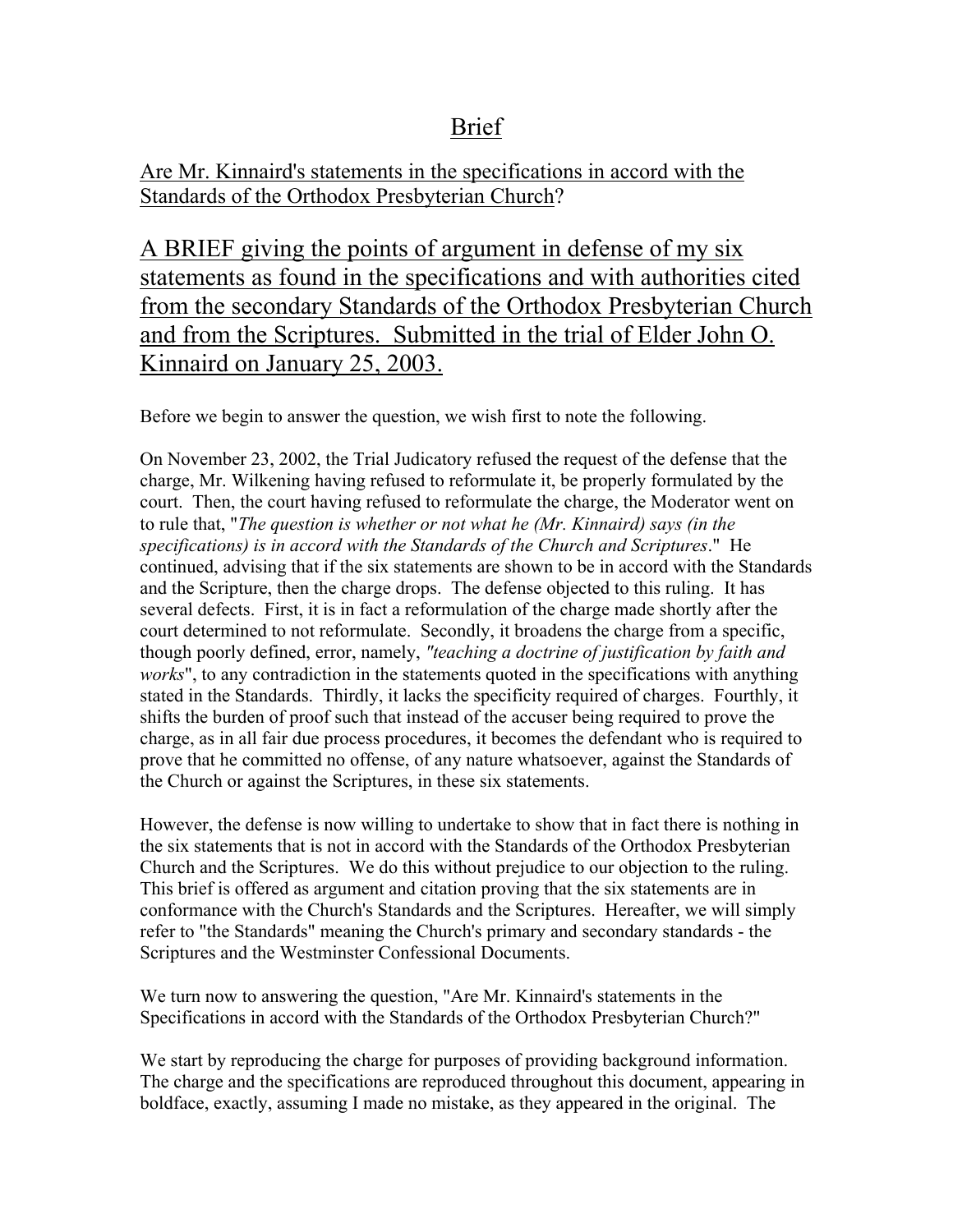statements used in Mr. and Mrs. Wilkening's specifications were selected by the accusers from three works of the accused and were presented as specifications intended to support the charge. Our comments are in regular face. Underlining of words and phrases in the citations from the Standards and elsewhere is added for emphasis.

## THE CHARGE

Arlyn A. Wilkening and Wanda J. Wilkening, members of Bethany Orthodox Presbyterian Church in Oxford, PA, charge Ruling Elder John O. Kinnaird with teaching a doctrine of justification by faith and works, contrary to the Word of God and the Westminster Standards.

## THE SPECIFICATIONS; statements by Elder Kinnaird

First Specification (source - Kinnaird's Theological Statements)

**"It is not possible that any could be a brother to Jesus Christ and enjoy with Christ, in the Kingdom of Heaven, the presence of God the Father except that one be fully conformed to the image of Christ in true and personal righteousness and holiness. Neither the imputation of the righteousness of Christ, which all Christians receive at justification, nor the infusion of the righteousness of Christ (a false and not-existent concept taught by the Roman Catholic Church) - can suffice for that purpose. Christ does not have an imputed righteousness; His righteousness is real and personal. If we are to be conformed to his image, we too must have a real and personal righteousness."** 

It is to be noted that the venue, in the above statement, as found in the first specification, is said to be*, "with Christ, in the Kingdom of Heaven. [in] the presence of God the Father.*" It is not talking of the last judgement or of anything in this present life, but rather of the eternal hereafter, a time yet future when the redeemed of Christ expect to enjoy full communion, face to face, with the Father. One objection to my statement appears to be that I am saying *"one [must] be fully conformed to the image of Christ in true and personal righteousness and holiness"* in order to enter into that communion. Another objection seems to be that I state, *"the imputation of the righteousness of Christ, which all Christians receive at justification, can [not] suffice for that purpose." "Purpose"* here clearly refers to God's intent that His people should have full communion, face-face, with God in the eternal hereafter. We believe it is these objections, in particular, as well as the broader issue established by the Moderator's ruling, that we must address in our defense. Other objections that we think we have heard expressed seem to be based on inferences that others appear to have drawn; not on something the accused has said or holds to be true. We do not think we have to answer these inferred objections in this brief for two reasons. First, the accuser has not proven that the inferences are arrived at by "good and necessary consequence." They are merely inferences drawn by the accuser as to what he thinks I may mean in spite of my many statements to the contrary of his inferences. Secondly, what the Moderator has ruled is,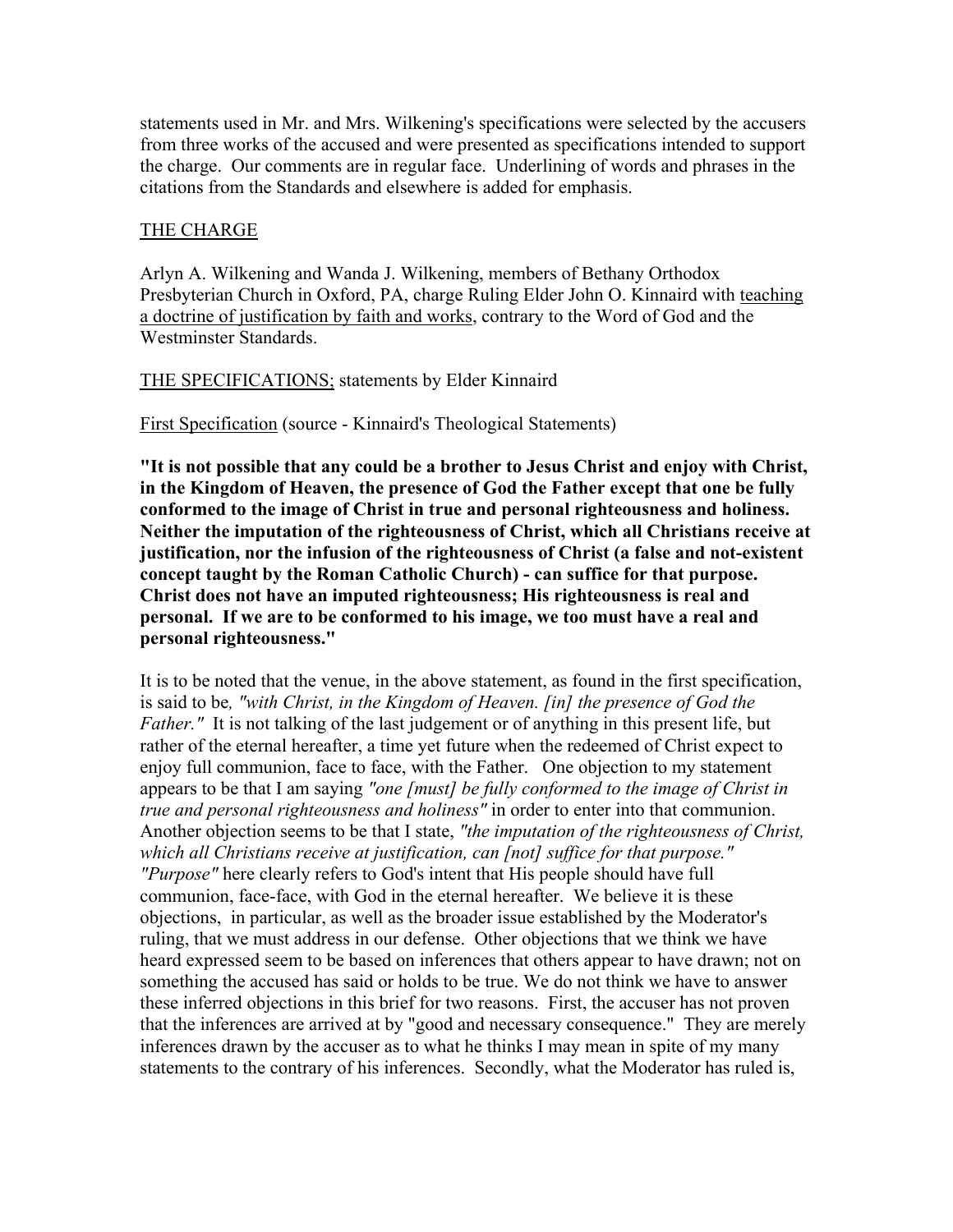that what we must prove is that the statements the accused has made, as reported in the specifications, are in conformance with our Standards.

We will show that the Westminster Standards teach, in conformance with the revelation in Scripture, that the impartation of a real and personal righteousness is of the substance of sanctification, though imperfect in this life, and that such a righteousness is the goal toward which sanctification moves us. The Standards teach us that in *sanctification "the dominion of the whole body of sin is destroyed."* (WCF XIII.1) Further, they teach us that the works arising out of sanctification have the purpose of glorifying God. And finally, they teach us that in the final glorification our nature is finally and irreversibly changed into one that has perfect righteousness and thus, our sins having been atoned for by the blood of Christ, we can enter into face-to-face communion with God.

The Standards teach us that all saving graces are bestowed on us due to the meritorious work of Christ (the work of Christ being the sole ground of salvation). They further teach that conformance to the image of Christ in righteousness is not achieved by the imputation of the righteous active and passive obedience of Christ. Rather it is accomplished by an infusion of grace changing us from our present sinful self to a future self that is really and personally righteous. We note in passing that the "infusion of grace", of which both we and our Standards (LC Q&A 77) speak, is not the infusion of righteousness of which the Roman Catholic Church speaks and which is denied as a means of justification in WCF XI.1.

We start by showing that the Westminster Standards teach that we will receive a real and personal righteousness imparted in us by the Spirit of the Living God as He applies the salvation wrought for us by the Lord Jesus Christ. "Real and personal" should be understood as meaning that it is not an alien righteousness belonging to another and credited to us but rather one that becomes our very own. The phrase "real and personal" as used in the Confession, in the section on sanctification, and by myself when speaking on the same subject (including glorification) does not mean that the Christian is to be credited with the attainment of such, but rather, the Christian is to be seen as the recipient of a gracious gift, a gift of which he becomes the possessor. The fact that neither I nor the Confession use the phrase "real and personal" to describe the imputed righteousness upon which justification is based does not mean that either the Confession or I question the reality of the imputation to the person justified personally.

Now, we move to a proof that the statements of the accused are in conformance with the Standards. Throughout this brief the proof texts cited by from Scripture for the Confessional statements are those approved by the General Assemblies of the OPC.

The Confession, chapter III, section 6, tells us that God in His Eternal Decree "*hath appointed the elect unto glory … [and] foreordained all the means thereunto. Wherefore, they who are elected, being fallen in Adam, are redeemed by Christ, are effectually called…, justified, adopted, sanctified, and kept …,through faith unto salvation*." I Pet. 1:2; Eph. 2:10; II Thess. 2:13; I Thess. 5:9,10; Titus 2:14; Rom. 8:30; 1 Pet. 1:5 We point to the fact that all who are elect in Christ are, through faith, sanctified unto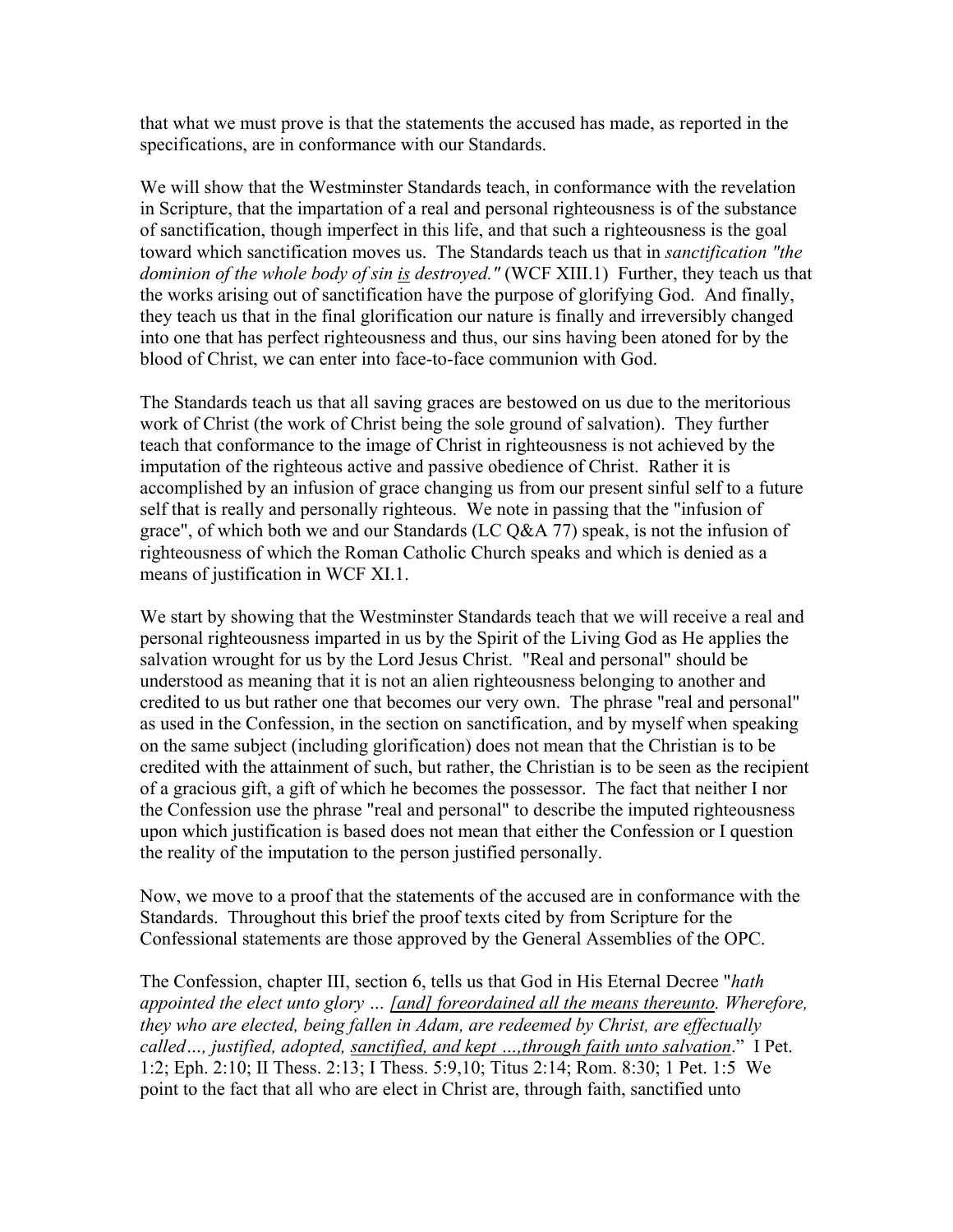salvation. Note the word *unto*. The purpose of sanctification is that we might have salvation. Note also that sanctification is said to be one of the means God has foreordained unto the glory of the elect. The question might yet be raised, "Why do we need sanctification?"

Chapter VIII, section 1, adds to the above by declaring, *"It pleased God, in his eternal purpose, to choose and ordain the Lord Jesus, his only begotten Son, to be the Mediator between God and man, the Prophet, Priest, and King, the Head and Savior of his church, the Heir of all things, and Judge of the world: unto whom he did from all eternity give a people, to be his seed, and to be by him in time redeemed, called, justified, sanctified, and glorified."* I Tim. 2:6; Isa. 55:4,5; 1 Cor. 1:30; Rom. 8:30 Why, we again ask, in expanded form, "Do we need sanctification and (now we add additionally) glorification?"

Chapter VI, section 2, speaking of the sin of Adam, says, "By this sin they fell from their original righteousness and communion with God, and so became dead in sin, and wholly defiled in all the parts and faculties of soul and body." Gen. 3:6-8; Rom. 3:23; Gen. 2:17; Eph. 2:1-3; Gen. 6:5; Jer. 17:9; Titus 1:15; Rom. 3:10-19 We have herein a solid indication of the answer to our question, "Why do the people of God need to be sanctified and glorified?" The answer is that when Adam sinned, he and all descending from him (WCF VI.3) lost the righteousness wherein mankind was created and, thereby, mankind also lost communion with God. If communion with God is to be restored, righteousness of a real and personal nature must be restored.

The Confession, chapter IX, section 5, says, *"The will of man is made perfectly and immutably free to good alone, in the state of glory only."* Heb. 12:23; 1 John 3:2; Jude 24; Rev. 21:27 We point to the fact that the final state of the redeemed is that of having a will that is perfectly and immutably free to good alone. This final condition, sometimes called the fourth state of mankind, is to be compared to the state of redeemed mankind in this life, the third state. The third state, although based on the imputation of the righteousness of Christ, is said to be less than perfectly righteous, as seen in the following quote from our confession.

The third of the four states of mankind is described in WCF IX.4 thusly: *"When God converts a sinner, and translates him into the state of grace, he freeth him from his natural bondage under sin; and, by his grace alone, enables him freely to will and to do that which is spiritually good; yet so, as that by reason of his remaining corruption, he doth not perfectly, nor only, will that which is good, but doth also will that which is evil."* Col. 1:13; John 8:34, 36; Rom. 6:6,7; Phil. 2:13; Rom. 6:14, 17, 18, 22; Gal. 5:17; Rom. 7:14-25; 1 John 1:8 10

Clearly, the final perfected state of man, the fourth state described in WCF IX.5, while based on the merits of Christ, comes through sanctification and glorification, not through imputation.

The process involved in the application of redemption, moving us from a state of sin and death as described in chapter IX.3, to a state of perfection, one of grace and salvation, as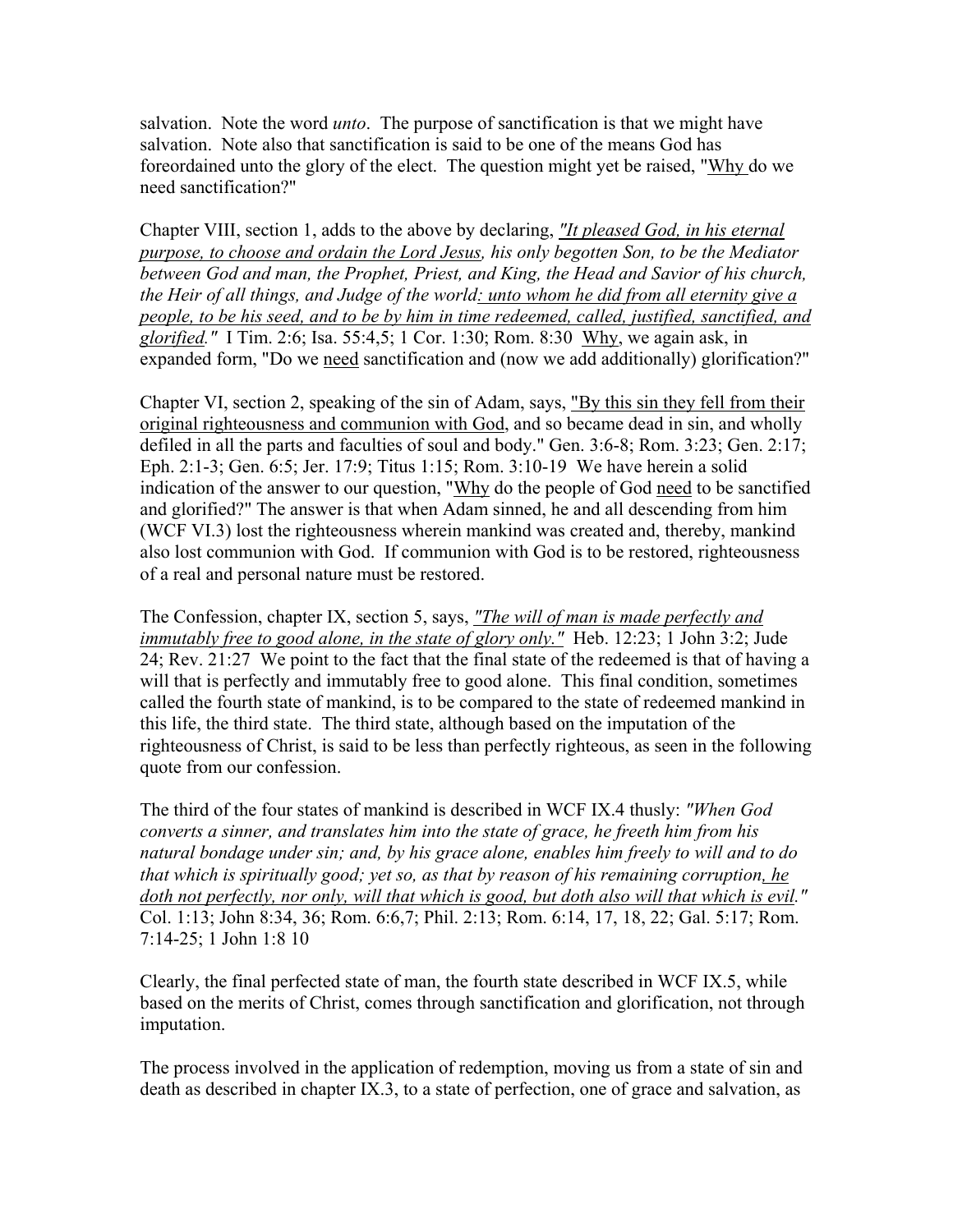described in IX.5, is set forth in chapter X, section 1, which reads, *"All those whom God hath predestinated unto life, and those only, he is pleased, in his appointed and accepted time, effectually to call, by his Word and Spirit, out of that state of sin and death, in which they are by nature, to grace and salvation, by Jesus Christ; enlightening their minds spiritually and savingly to understand the things of God, taking away their heart of stone, and giving unto them a heart of flesh; renewing their wills, and, by his almighty power, determining them to that which is good, and effectually drawing them to Jesus Christ: yet so, as they come most freely, being made willing by his grace."* Acts 13:48; Rom. 8:28,30; Rom. 11:7; Eph. 1:5,11; II Tim. 1:9, 10; II Thess. 2:13, 14; James 1:18; II Cor. 3:3,6; I Cor. 2:12; II Tim. 1:9, 10; I Pet. 2:9; Rom. 8:2; Eph. 2:1-10; Acts 26:18; I Cor. 2:10, 12: Eph. 1:17, 18; II Cor. 4:6; Ezek. 36:26; Ezek. 11:19; Deut. 30:6; Ezek. 36:27; I John 3:5; Titus 3:5; I Pet. 1:23; John 6:44, 45; Acts 16:14; Psa. 110:3; John 6:37; Matt. 11:28; Rev. 22:17; Rom. 6:16-18; Eph. 2:8; Phil. 1:29

The permanent and irreversible condition of those who have been transformed from the second state of man (chapter IX.3, "dead in sin") through a new birth, union with Christ, and justification unto the third state of man (IX.4, a "state of grace") is set forth in Chapter XI, section 5 in these words, *"God doth continue to forgive the sins of those that are justified; and, although they can never fall from the state of justification, yet they may, by their sins, fall under God's fatherly displeasure, and not have the light of his countenance restored unto them, until they humble themselves, confess their sins, beg pardon, and renew their faith and repentance.*" Rom. 5:1-5; Rom. 8:30-39; Heb. 10:14

Chapter XIII, section 1, reads, *"They, who are once effectually called, and regenerated, having a new heart, and a new spirit created in them, are further sanctified, really and personally, through the virtue of Christ's death and resurrection, by his Word and Spirit dwelling in them: the dominion of the whole body of sin is destroyed, and the several lusts thereof are more and more weakened and mortified; and they more and more quickened and strengthened in all saving graces, to the practice of true holiness, without which no man shall see the Lord."* I Thess. 5:23, 24; II Thess. 2:13,14; Ezek. 36:22-28; Titus 3:5; Acts 20:32; Phil. 3:10; Rom. 6:5,6; John 17:17,19; Eph. 5:26; Rom. 8:13,14; II Thess. 2:13; Rom. 6:6,14; Gal. 5:24; Rom. 8:13; Col. 1:10,11; Eph. 3:16-19; II Cor. 7:1; Col.1:8; Col. 4:12; Heb. 12:14 The process of imparting a real and personal righteousness, as opposed to an alien righteousness imputed from another, begins with regeneration, is furthered through sanctification, and culminated in glorification. See below (WCF XXXII.1 and LC  $O&A 82&86$ ), where the Confessional Standards speak of being made perfect in holiness at glorification.

This is followed by section 3 of chapter XIII, saying, *"In which war, although the remaining corruption, for a time, may much prevail; yet, through the continual supply of strength from the sanctifying Spirit of Christ, the regenerate part doth overcome; and so, the saints grow in grace, perfecting holiness in the fear of God."* Rom. 7:23; Rom. 6:14; I John 5:4; Eph. 4:15,16; II Pet. 3:18; II Cor. 3:18; II Cor. 7:1

An important distinction is made, in Large Catechism Q&A 77, between the means God uses to bring a person into a state of justification (note the language of WCF XI.5 - *"God*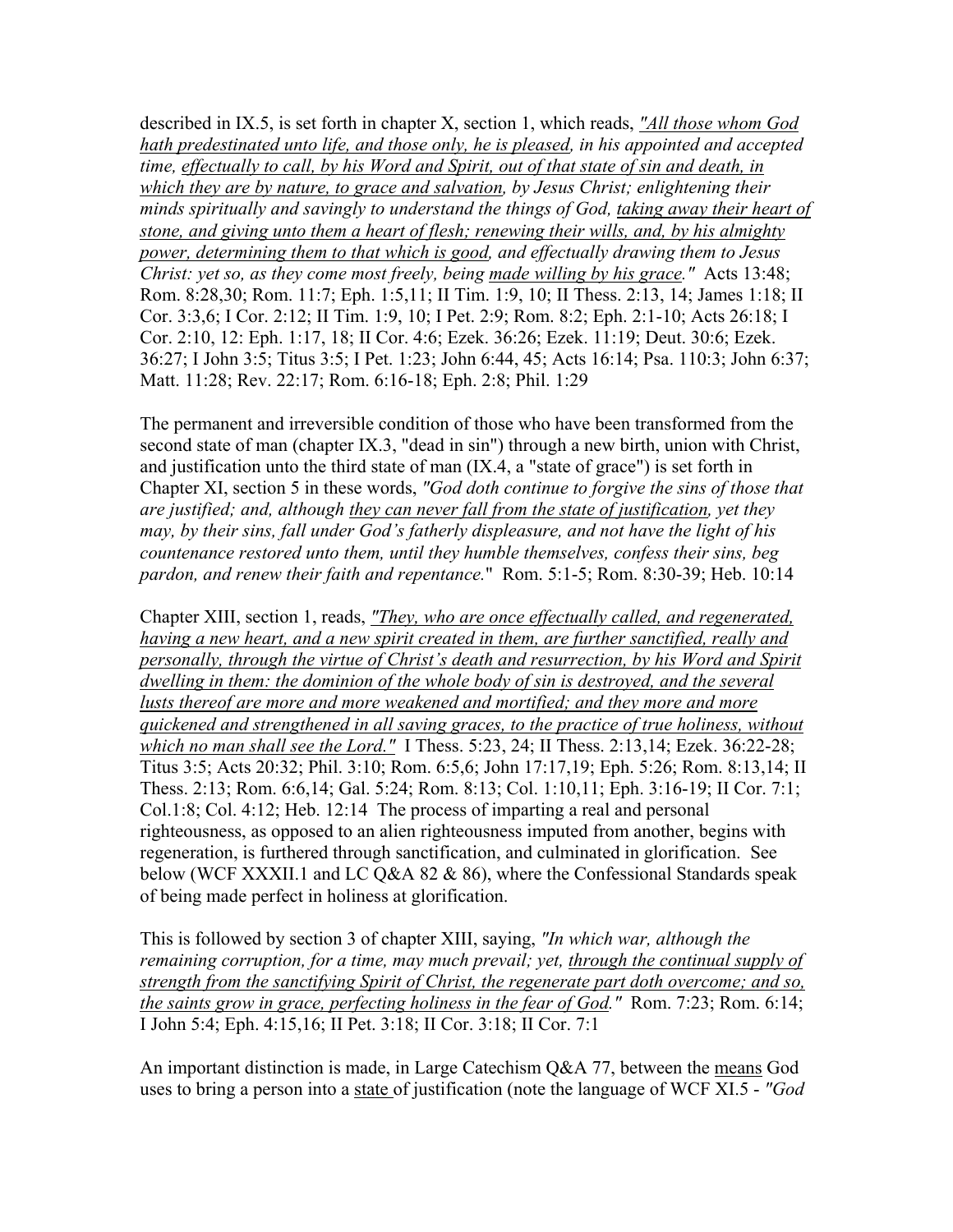*doth continue to forgive the sins of those that are justified; and, although they can never fall from the state of justification*...") and the means He uses to sanctify them. Of course, to those who do not believe in the reality of sanctification or to those who do not believe in the necessity of sanctification, this may be unimportant. But to those who are committed by oath to the System of Doctrine found in the Creeds and revealed in the Scripture, this is vitally important. In justification, God imputes the righteous active and passive obedience of Christ. In sanctification, God's Spirit infuses grace and enables the one already justified to exercise the grace infused. In justification sin is pardoned. In sanctification sin is subdued. What a wonderful and complete salvation!

## *Q. 77. Wherein do justification and sanctification differ?*

*A. Although sanctification be inseparably joined with justification, yet they differ, in that God in justification imputeth the righteousness of Christ; in sanctification his Spirit infuseth grace, and enableth to the exercise thereof; in the former, sin is pardoned; in the other, it is subdued: the one doth equally free all believers from the revenging wrath of God, and that perfectly in this life, that they never fall into condemnation; the other is neither equal in all, nor in this life perfect in any, but growing up to perfection.* I Cor. 6:11; Rom. 4:6-8; Ezek. 36:27; Heb. 9:13-14; Rom. 3:24-25; Rom. 6:6,14

That this is all accomplished by God, using the Holy Spirit of Christ, through the alone instrument of faith, is set forth in chapter XIV, sections 1 and 2, in these words, *"The grace of faith, whereby the elect are enabled to believe to the saving of their souls, is the work of the Spirit of Christ in their hearts, and is ordinarily wrought by the ministry of the Word, by which also, and by the administration of the sacraments, and prayer, it is increased and strengthened. By this faith, a Christian believeth to be true whatsoever is revealed in the Word, for the authority of God himself speaking therein; and acteth differently upon that which each particular passage thereof containeth; yielding obedience to the commands, trembling at the threatenings, and embracing the promises of God for this life, and that which is to come. But the principal acts of saving faith are accepting, receiving, and resting upon Christ alone for justification, sanctification, and eternal life, by virtue of the covenant of grace."* Titus 1:1; Heb. 10:39; I Cor. 12:3; John 3:5; Titus 3:5; John 6:44,45,65; Eph. 2:8; Phil. 1:29; II Pet. 1:1; I Pet. 1:2; Matt. 28:19,20; Rom. 10:14,17, I Cor. 1:21; II Pet. 2:2; Acts 20:32, Rom. 1:16,17; Matt. 28:19, II Pet. 1:20-21; John 4:42; I Thess. 2:13; I John 5:9,10; Acts 24:14; Psa. 119:10,11,48,97,98,167,168; John 14:15; Ezra 9:4; Isa. 66:2; Heb. 4:1; Heb. 11:13; I Tim. 4:8; John 1:12; Acts 16:31; Gal. 2:20; Acts 15:11; II Tim. 1:9,10

Chapter XXXII, section 1, declares *"The bodies of men, after death, return to dust, and see corruption: but their souls, which neither die nor sleep, having an immortal subsistence, immediately return to God who gave them: the souls of the righteous, being then made perfect in holiness, are received into the highest heavens, where they behold the face of God, in light and glory, waiting for the full redemption of their bodies."* Heb. 12:23; II Cor. 5:1,6,8; Phil. 1:23; Acts 3:21; Eph. 4:10; Rom. 8:23 Thus we again see from our Standards the absolute necessity of our souls, our very basic nature, being made perfect in holiness if we would see God face to face. The Confession speaks to our seeing God face-to-face only after we are perfected in holiness through glorification at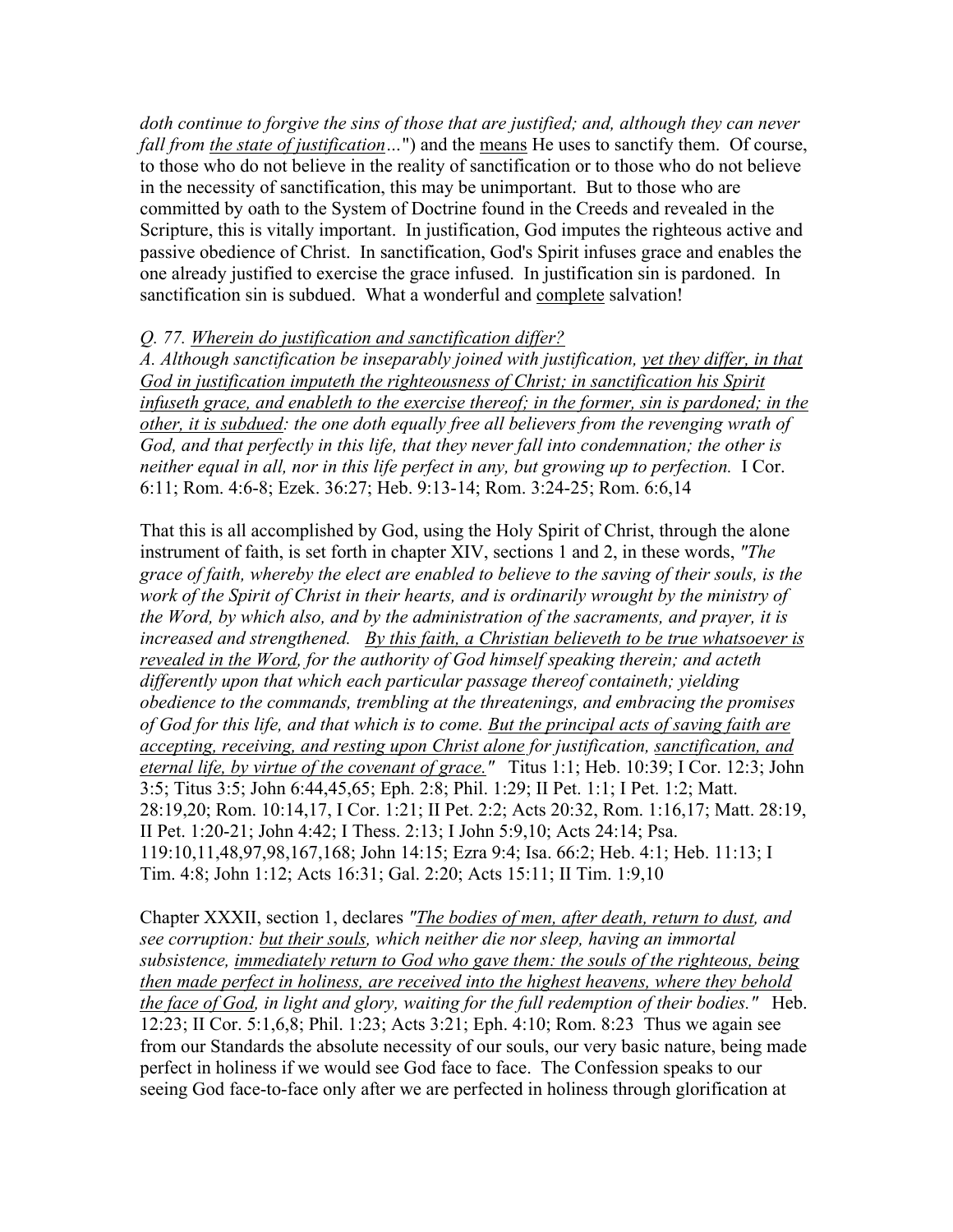death, completing what regeneration and sanctification began. The imputation of the righteous active and passive obedience of Christ did not accomplish this - regeneration, sanctification, and glorification did this according to God's intent and plan that we be fully conformed to the image of Christ in perfect righteousness. What a wonderful salvation - and all based on the merits of our Savior, the Lord Jesus Christ!

We rest our case on this point with the following quotations from the Larger Catechism:

# *Q. 20. What was the providence of God toward man in the estate in which he was created?*

*A. The providence of God toward man in the estate in which he was created, was the placing him in paradise, appointing him to dress it, giving him liberty to eat of the fruit of the earth; putting the creatures under his dominion, and ordaining marriage for his help; affording him communion with himself; instituting the Sabbath; entering into a covenant of life with him, upon condition of personal, perfect, and perpetual obedience, of which the tree of life was a pledge; and forbidding to eat of the tree of the knowledge of good and evil, upon the pain of death*.

*Q. 25. Wherein consisteth the sinfulness of that estate whereinto man fell?* 

*A. The sinfulness of that estate whereinto man fell, consisteth in the guilt of Adam's first sin, the want of that righteousness wherein he was created, and the corruption of his nature, whereby he is utterly indisposed, disabled, and made opposite unto all that is spiritually good, and wholly inclined to all evil, and that continually; which is commonly called original sin, and from which do proceed all actual transgressions.* 

*Q. 27. What misery did the fall bring upon mankind?* 

*A. The fall brought upon mankind the loss of communion with God, his displeasure and curse; so as we are by nature children of wrath, bond slaves to Satan, and justly liable to all punishments in this world, and that which is to come.* 

*Q. 29. What are the punishments of sin in the world to come?* 

*A. The punishments of sin in the world to come, are everlasting separation from the comfortable presence of God, and most grievous torments in soul and body, without intermission, in hell-fire forever.* 

*Q. 32. How is the grace of God manifested in the second covenant?* 

*A. The grace of God is manifested in the second covenant, in that he freely provideth and offereth to sinners a mediator, and life and salvation by him; and requiring faith as the condition to interest them in him, promiseth and giveth his Holy Spirit to all his elect, to work in them that faith, with all other saving graces; and to enable them unto all holy obedience, as the evidence of the truth of their faith and thankfulness to God, and as the way which he hath appointed them to salvation.* 

*Q. 65. What special benefits do the members of the invisible church enjoy by Christ? A. The members of the invisible church by Christ enjoy union and communion with him in grace and glory.*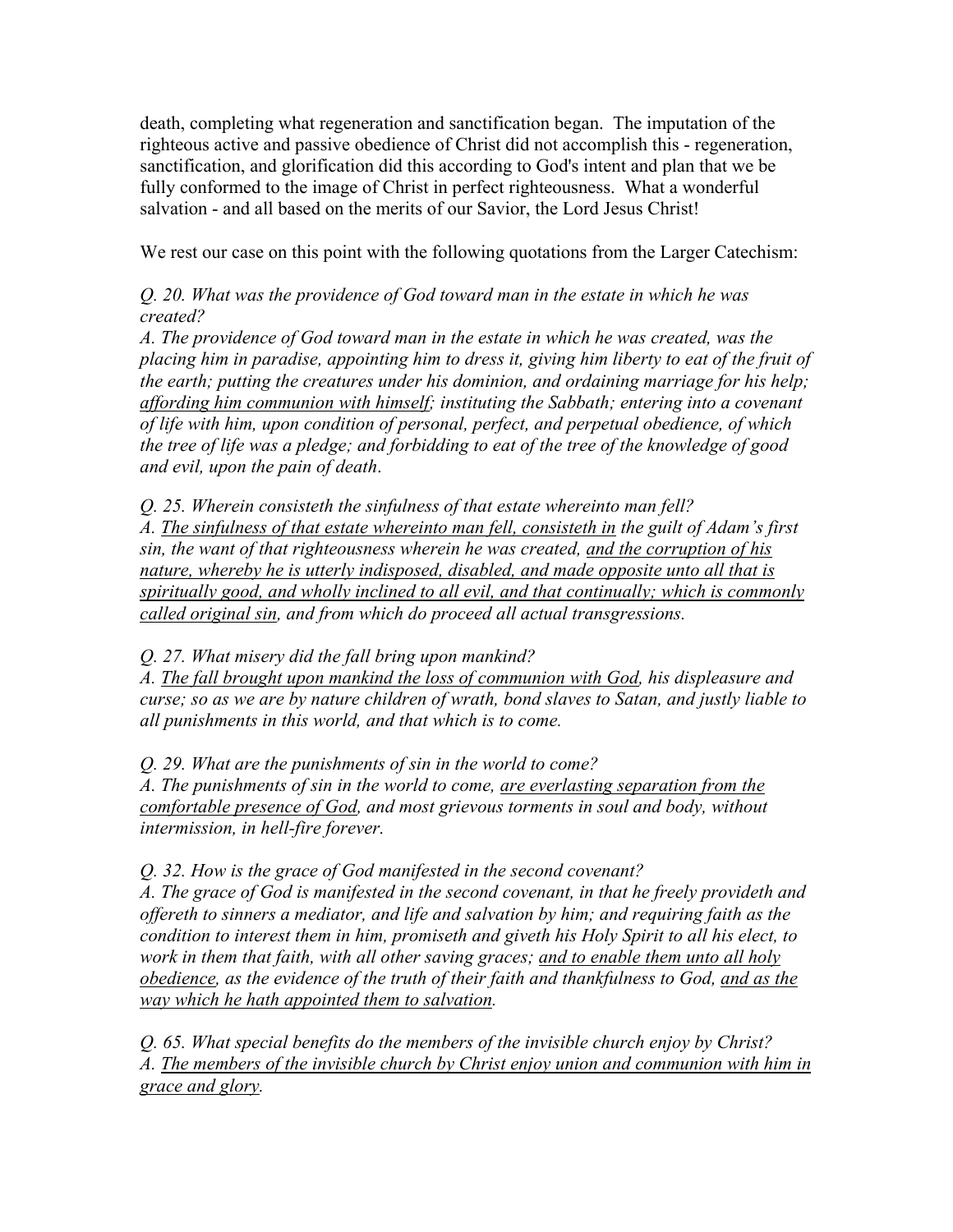*Q. 69. What is the communion in grace which the members of the invisible church have with Christ?* 

*A. The communion in grace which the members of the invisible church have with Christ, is their partaking of the virtue of his mediation, in their justification, adoption, sanctification, and whatever else, in this life, manifests their union with him.* 

# *Q. 75. What is sanctification?*

*A. Sanctification is a work of God's grace, whereby they whom God hath, before the foundation of the world, chosen to be holy, are in time, through the powerful operation of his Spirit applying the death and resurrection of Christ unto them, renewed in their whole man after the image of God; having the seeds of repentance unto life, and all other saving graces, put into their hearts, and those graces so stirred up, increased, and strengthened, as that they more and more die unto sin, and rise unto newness of life.*

*Q. 78 Whence ariseth the imperfection of sanctification in believers?* 

*A. The imperfection of sanctification in believers ariseth from the remnants of sin abiding in every part of them, and the perpetual lustings of the flesh against the spirit; whereby they are often foiled with temptations, and fall into many sins, are hindered in all their spiritual services, and their best works are imperfect and defiled in the sight of God.* 

*Q. 79. May not true believers, by reason of their imperfections, and the many temptations and sins they are overtaken with, fall away from the state of grace?* 

*A. True believers, by reason of the unchangeable love of God, and his decree and covenant to give them perseverance, their inseparable union with Christ, his continual intercession for them, and the Spirit and seed of God abiding in them, can neither totally nor finally fall away from the state of grace, but are kept by the power of God through faith unto salvation.* 

*Q. 80. Can true believers be infallibly assured that they are in the estate of grace, and that they shall persevere therein unto salvation?* 

*A. Such as truly believe in Christ, and endeavor to walk in all good conscience before him, may, without extraordinary revelation, by faith grounded upon the truth of God's promises, and by the Spirit enabling them to discern in themselves those graces to which the promises of life are made, and bearing witness with their spirits that they are the children of God, be infallibly assured that they are in the estate of grace, and shall persevere therein unto salvation.* 

*Q. 81. Are all true believers at all times assured of their present being in the estate of grace, and that they shall be saved?* 

*A. Assurance of grace and salvation not being of the essence of faith, true believers may wait long before they obtain it; and, after the enjoyment thereof, may have it weakened and intermitted, through manifold distempers, sins, temptations, and desertions; yet are they never left without such a presence and support of the Spirit of God as keeps them from sinking into utter despair.* 

*Q. 82. What is the communion in glory which the members of the invisible church have with Christ?*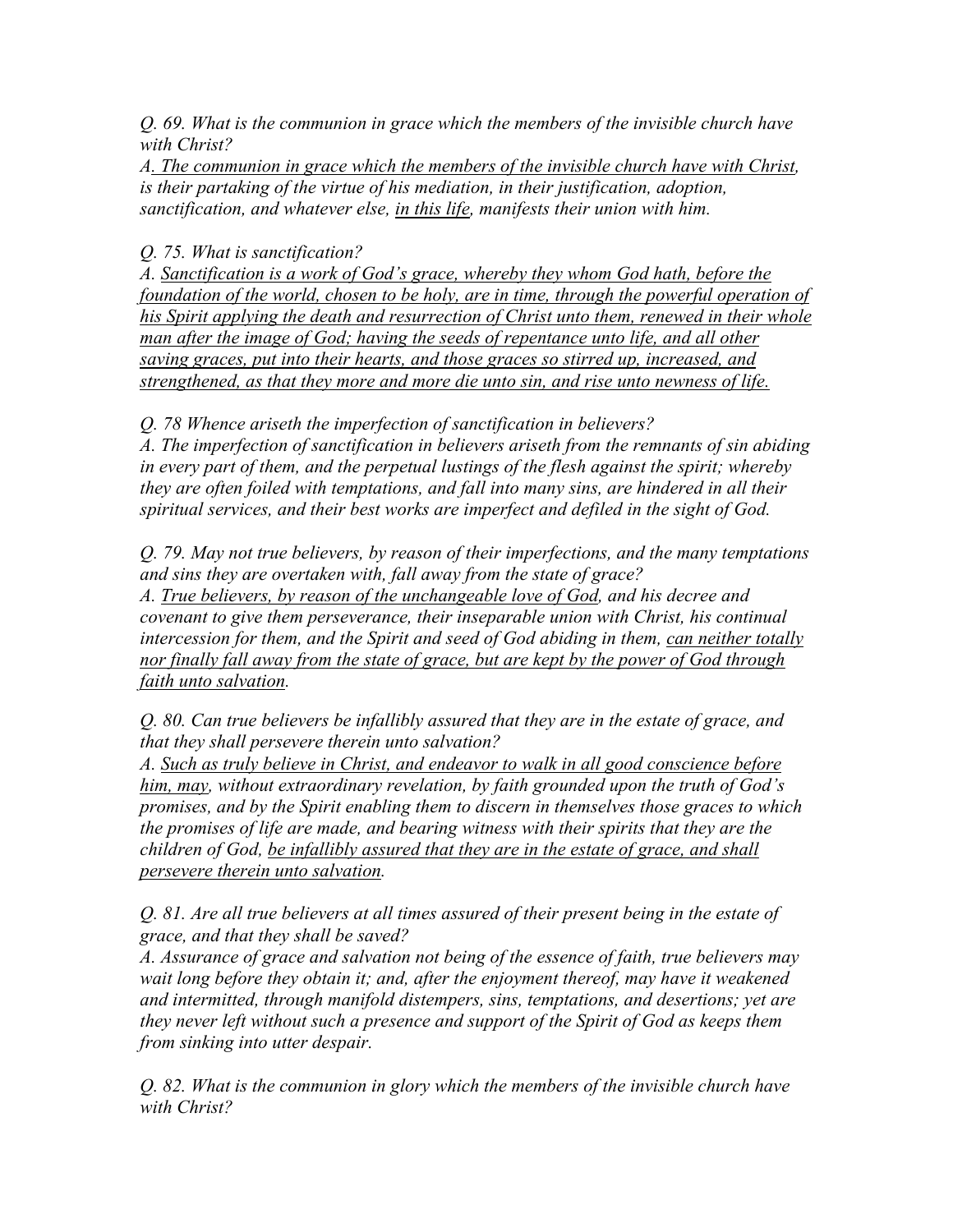*A. The communion in glory which the members of the invisible church have with Christ, is in this life, immediately after death, and at last perfected at the resurrection and day of judgment.* 

*Q. 83. What is the communion in glory with Christ which the members of the invisible church enjoy in this life?* 

*A. The members of the invisible church have communicated to them in this life the firstfruits of glory with Christ, as they are members of him their head, and so in him are interested in that glory which he is fully possessed of; and, as an earnest thereof, enjoy the sense of God's love, peace of conscience, joy in the Holy Ghost, and hope of glory; as, on the contrary, sense of God's revenging wrath, horror of conscience, and a fearful expectation of judgment, are to the wicked the beginning of their torments which they shall endure after death.* 

*Q. 86. What is the communion in glory with Christ which the members of the invisible church enjoy immediately after death?* 

*A. The communion in glory with Christ which the members of the invisible church enjoy immediately after death, is, in that their souls are then made perfect in holiness, and received into the highest heavens, where they behold the face of God in light and glory, waiting for the full redemption of their bodies, which even in death continue united to Christ, and rest in their graves as in their beds, till at the last day they be again united to their souls. Whereas the souls of the wicked are at their death cast into hell, where they remain in torments and utter darkness, and their bodies kept in their graves, as in their prisons, till the resurrection and judgment of the great day.* 

We move now to the second statement in the first specification.

## **"It is those who obey the law who will be declared righteous on that Day of Judgement."**

This statement is a quotation of Romans 2:13 set in its venue of the Day of Judgement. Romans 2:5-16 is bracketed by verses which clearly state the venue to be that of the Day of Judgement. Verses 5 and 6 open the section by saying, "*you are storing up wrath against yourself for the day of God's wrath, when his righteous judgment will be revealed. God 'will give to each person according to what he has done'."* Verse 6 is apparently quoting Psa. 62:12 and/or Prob. 24:12. The section is closed out with Romans 2:16, likewise saying, "*This will take place on the day when God will judge men's secrets through Jesus Christ, as my gospel declares."* The pronoun "this" has as an antecedent verses 5-15. Our Standards agree with this understanding, using Romans 2:5,6 and 16 as proof texts for the fact that there will be a Day of Judgement, as proof text for the fact that the judgement will be in accord with what we have done in this life, and as proof text that the final judgement will be of all persons that have ever lived, and as proof text that the judgement will be unto eternal life or eternal damnation. Our Standards clearly understand the phrase "*through Jesus Christ",* in verse 16, to mean "*by Jesus Christ"*  when we appear "*before the tribunal of Christ."* (WCF XXXIII.1) We will show that this statement of Mr. Kinnaird's is both the teaching of Scripture and of our Reformation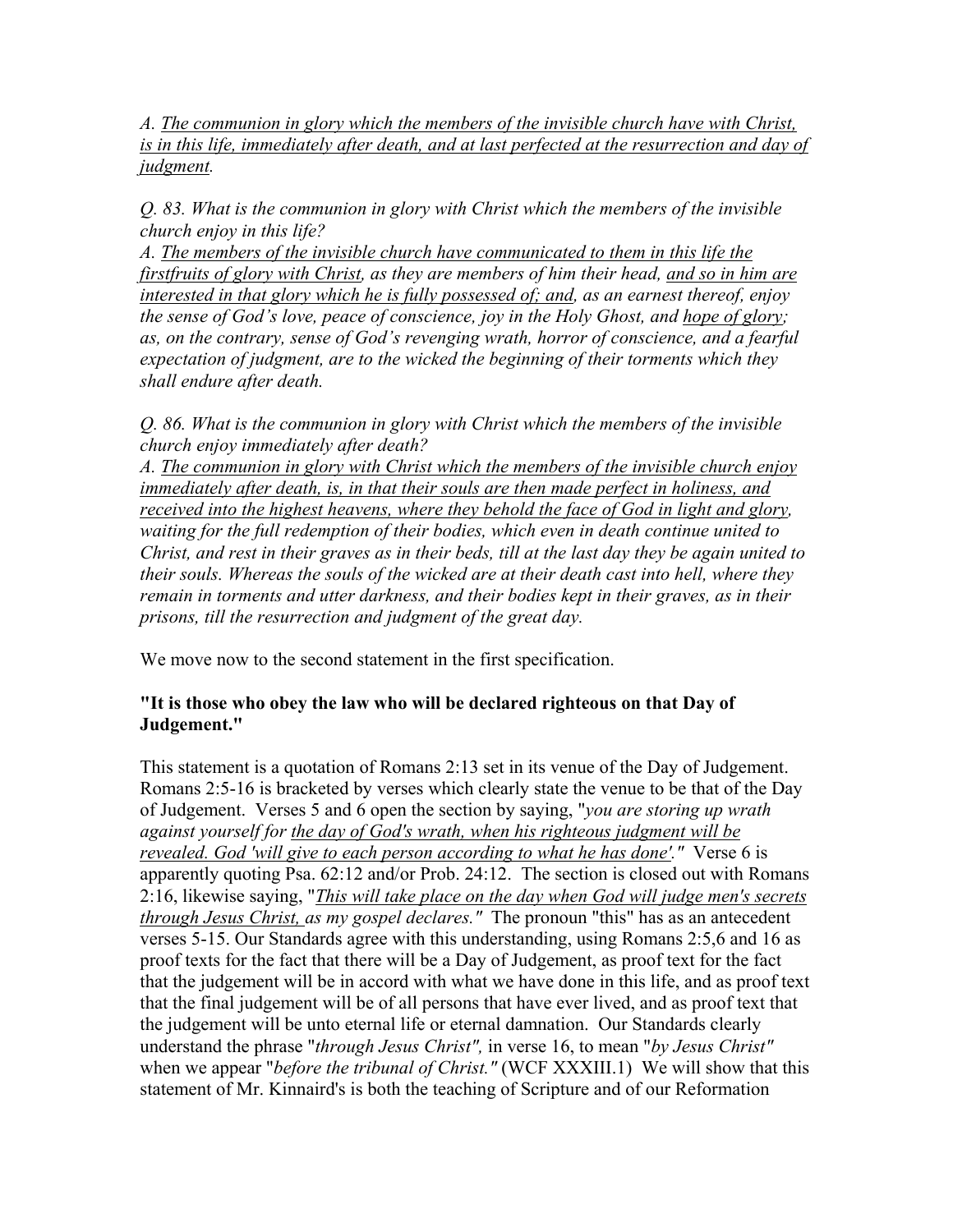forefathers (in the persons of the Westminster Divines). As we have already pointed out, the words in the specification are a direct quotation of Romans 2:13, but with the venue added. We have demonstrated that Romans 2:13 occurs in a venue of the Last Judgement as indicated by Paul who bracketed the passage with verses 5 and 6 before, and 16 after, all attesting to the fact that Paul was speaking of the Last Judgement. Further, the subject matter and discussion within the context lying between these defining verses is also appropriate to and indicative of the subject of the Last Judgement. We repeat again, our Reformation forefathers who wrote the Westminster Confession of Faith, used these same verses (Romans 2:5,6 and 16) as proof texts for their doctrine of the Last Judgement as set forth in Chapter XXXIII, sections 1 and 2.

WCF XXXIII.1 declares, "*God hath appointed a day, wherein he will judge the world, in righteousness, by Jesus Christ, to whom all power and judgment is given of the Father. In which day, not only the apostate angels shall be judged, but likewise all persons that have lived upon earth shall appear before the tribunal of Christ, to give an account of their thoughts, words, and deeds; and to receive according to what they have done in the body, whether good or evil*." Acts 17:31; John 5:22, 27; Jude 6; II Pet. 2:4; II Cor. 5:10; Eccles. 12:14; Rom. 2:16; Rom. 14:10,12; Matt. 12:36,37

WCF XXXIII.2 follows, stating, "*The end of God's appointing this day is for the manifestation of the glory of his mercy, in the eternal salvation of the elect; and of his justice, in the damnation of the reprobate, who are wicked and disobedient. For then shall the righteous go into everlasting life, and receive that fullness of joy and refreshing, which shall come from the presence of the Lord; but the wicked who know not God, and obey not the gospel of Jesus Christ, shall be cast into eternal torments, and be punished with everlasting destruction from the presence of the Lord, and from the glory of his power*." Matt. 25:31-46; Rom. 2:5,6; Rom. 9:22,23; Matt. 25:21; Acts 3:19; II Thess. 1:7-10; Mark 9:48

The language of condemnation and justification likewise, as in WCF XXXIII, occurs in the Larger Catechism's descriptions (Q&A 56, 82, 88, 89, 90) of the Day of Judgement. Here the Larger Catechism likewise teaches that there will be a Day of Judgement, that the judgement will be in accord with what we have done in this life, that the final judgement will be of all persons that ever have lived, and that the judgement will be unto eternal life or eternal damnation. Underlining has been added to the following quotations to call your attention to these facts.

*Q. 56. How is Christ to be exalted in his coming again to judge the world? A. Christ is to be exalted in his coming again to judge the world, in that he, who was unjustly judged and condemned by wicked men, shall come again at the last day in great power, and in the full manifestation of his own glory, and of his Father's, with all his holy angels, with a shout, with the voice of the archangel, and with the trumpet of God, to judge the world in righteousness.* 

*Q. 82. What is the communion in glory which the members of the invisible church have with Christ?*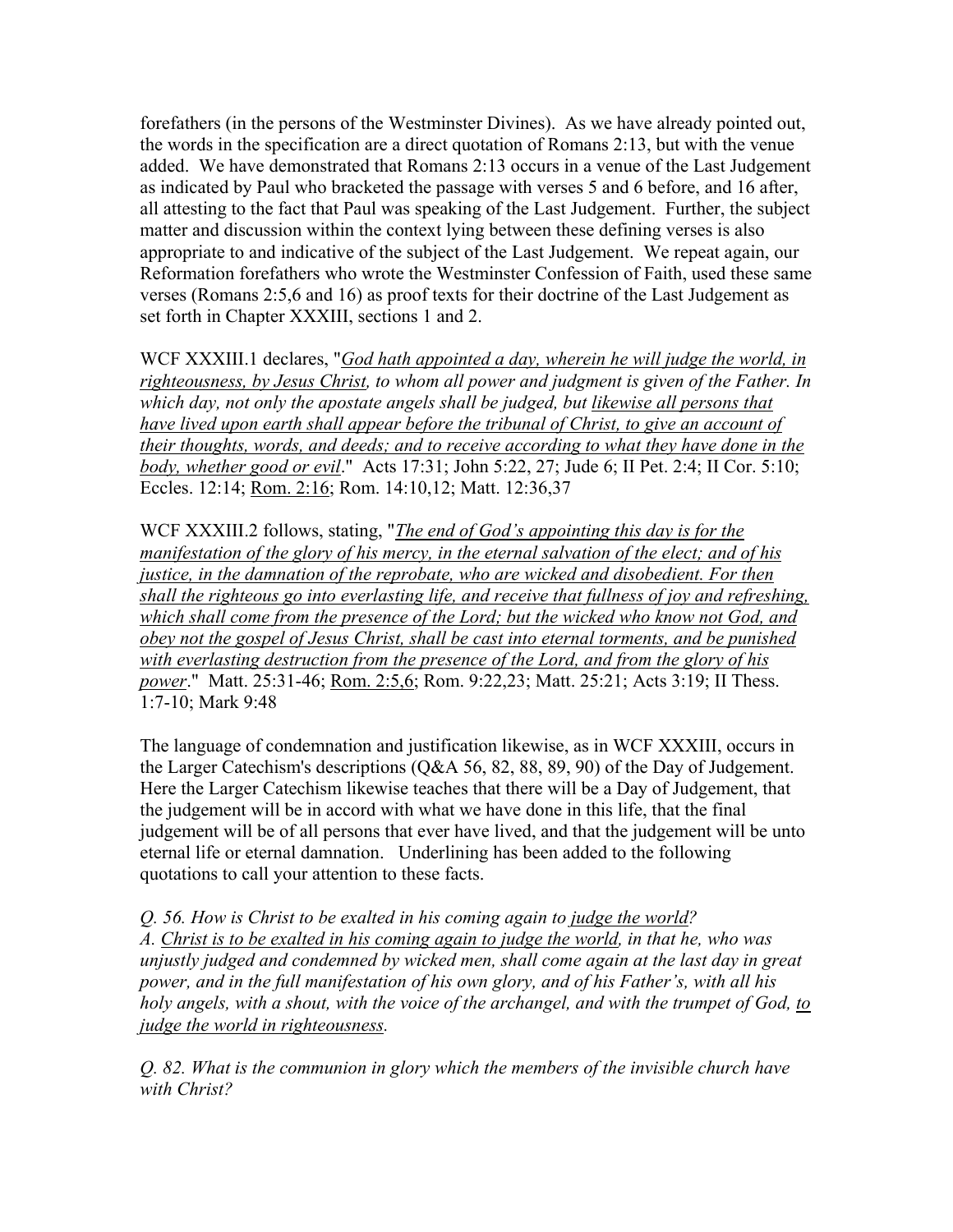*A. The communion in glory which the members of the invisible church have with Christ, is in this life, immediately after death, and at last perfected at the resurrection and day of judgment.* 

*Q. 88. What shall immediately follow after the resurrection? A. Immediately after the resurrection shall follow the general and final judgment of angels and men; the day and hour whereof no man knoweth, that all may watch and pray, and be ever ready for the coming of the Lord.* 

*Q. 89. What shall be done to the wicked at the day of judgment? A. At the day of judgment, the wicked shall be set on Christ's left hand, and, upon clear evidence, and full conviction of their own consciences, shall have the fearful but just sentence of condemnation pronounced against them; and thereupon shall be cast out from the favorable presence of God, and the glorious fellowship with Christ, his saints, and all his holy angels, into hell, to be punished with unspeakable torments, both of body and soul, with the devil and his angels forever.* 

*Q. 90. What shall be done to the righteous at the day of judgment? A. At the day of judgment, the righteous, being caught up to Christ in the clouds, shall be set on his right hand, and there openly acknowledged and acquitted, shall join with him in the judging of reprobate angels and men, and shall be received into heaven, where they shall be fully and forever freed from all sin and misery; filled with inconceivable joys, made perfectly holy and happy both in body and soul, in the company of*  innumerable saints and holy angels, but especially in the immediate vision and fruition of *God the Father, of our Lord Jesus Christ, and of the Holy Spirit, to all eternity. And this is the perfect and full communion which the members of the invisible church shall enjoy with Christ in glory, at the resurrection and day of judgment.*

The way that good works of a Christian come into play is set forth in chapter XVI, sections 1-6 of the Confession, which declares, "Good works are only such as God hath commanded in his holy Word, … These good works, done in obedience to God's commandments, are the fruits and evidences of a true and lively faith: and by them believers… glorify God, whose workmanship they are, created in Christ Jesus thereunto, that, having their fruit unto holiness, they may have the end, eternal life. Their ability to do good works is not at all of themselves, but wholly from the Spirit of Christ. And that they may be enabled thereunto, beside the graces they have already received, there is required an actual influence of the same Holy Spirit, to work in them to will, and to do, of his good pleasure: yet are they not hereupon to grow negligent, as if they were not bound to perform any duty unless upon a special motion of the Spirit; but they ought to be diligent in stirring up the grace of God that is in them… We cannot by our best works merit pardon of sin, or eternal life at the hand of God… by them, we can neither profit, nor satisfy for the debt of our former sins, but when we have done all we can, we have done but our duty, and are unprofitable servants: and because, as they are good, they proceed from his Spirit; and as they are wrought by us, they are defiled, and mixed with so much weakness and imperfection, that they cannot endure the severity of God's judgment. Notwithstanding, the persons of believers being accepted through Christ, their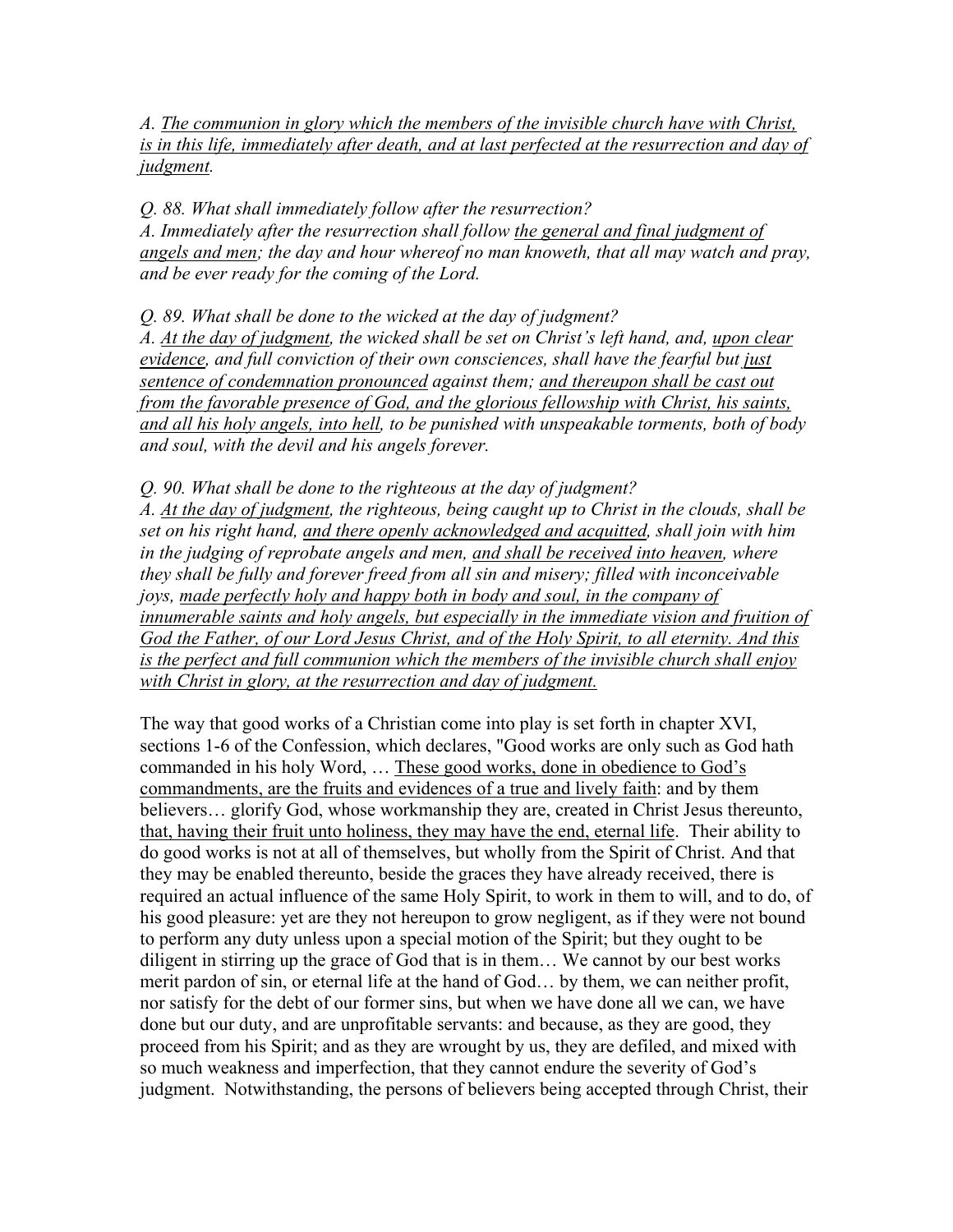good works also are accepted in him; not as though they were in this life wholly unblamable and unreprovable in God's sight; but that he, looking upon them in his Son, is pleased to accept and reward that which is sincere, although accompanied with many weaknesses and imperfections.

While not of the Standards of our Church, the words of the Heidelberg Catechism are also instructive at this point.

*86. Q. Since, then, we are delivered from our misery by grace alone, through Christ, without any merit of ours, why must we yet do good works?* 

*A. Because Christ, having redeemed us by His blood, also renews us by His Holy Spirit after His own image, that with our whole life we may show ourselves thankful to God for His benefits, and that He may be praised by us; then, also, that each of us may be assured in himself of his faith by the fruits thereof, and that by our godly walk our neighbors also may be won for Christ.* 

*91. Q. But what are good works?*

*A. Only those which are done from true faith, according to the law of God, and to His glory; and not such as are based on our own opinions or the precepts of men.* 

The role of the Law, in the life of the Christian, is set forth in chapter XIX, sections 5 through 7, as follows, *"The moral law doth forever bind all, as well justified persons as others, to the obedience thereof… Neither doth Christ, in the gospel, any way dissolve, but much strengthen this obligation. Although true believers be not under the law, as a covenant of works, to be thereby justified, or condemned; yet is it of great use to them… as a rule of life informing them of the will of God, and their duty, it directs and binds them to walk accordingly … although not as due to them by the law as a covenant of works. So as, a man's doing good, and refraining from evil, because the law encourageth to the one, and deterreth from the other, is no evidence of his being under the law; and, not under grace. Neither are the forementioned uses of the law contrary to the grace of the gospel, but do sweetly comply with it; the Spirit of Christ subduing and enabling the will of man to do that freely, and cheerfully, which the will of God, revealed in the law, requireth to be done."*

We believe that we have done a through job of demonstrating that the second statement of the first Specification, namely, "It is those who obey the law who will be declared righteous on that Day of Judgement", is fully in accord with the Standards of this Church, both primary, Scripture, and secondary, Confession and Catechisms. That the same is true of the statements below, from the second and third specifications, follows automatically from all that has already been said together with a few additional Scripture references. The one concept that is in addition to the concepts already discussed and established from our Standards, and that might seem a little new and additional, is the concept that it is God who supplies that which He demands for our salvation on the Day of Judgement. See the first statement under the third specification, below.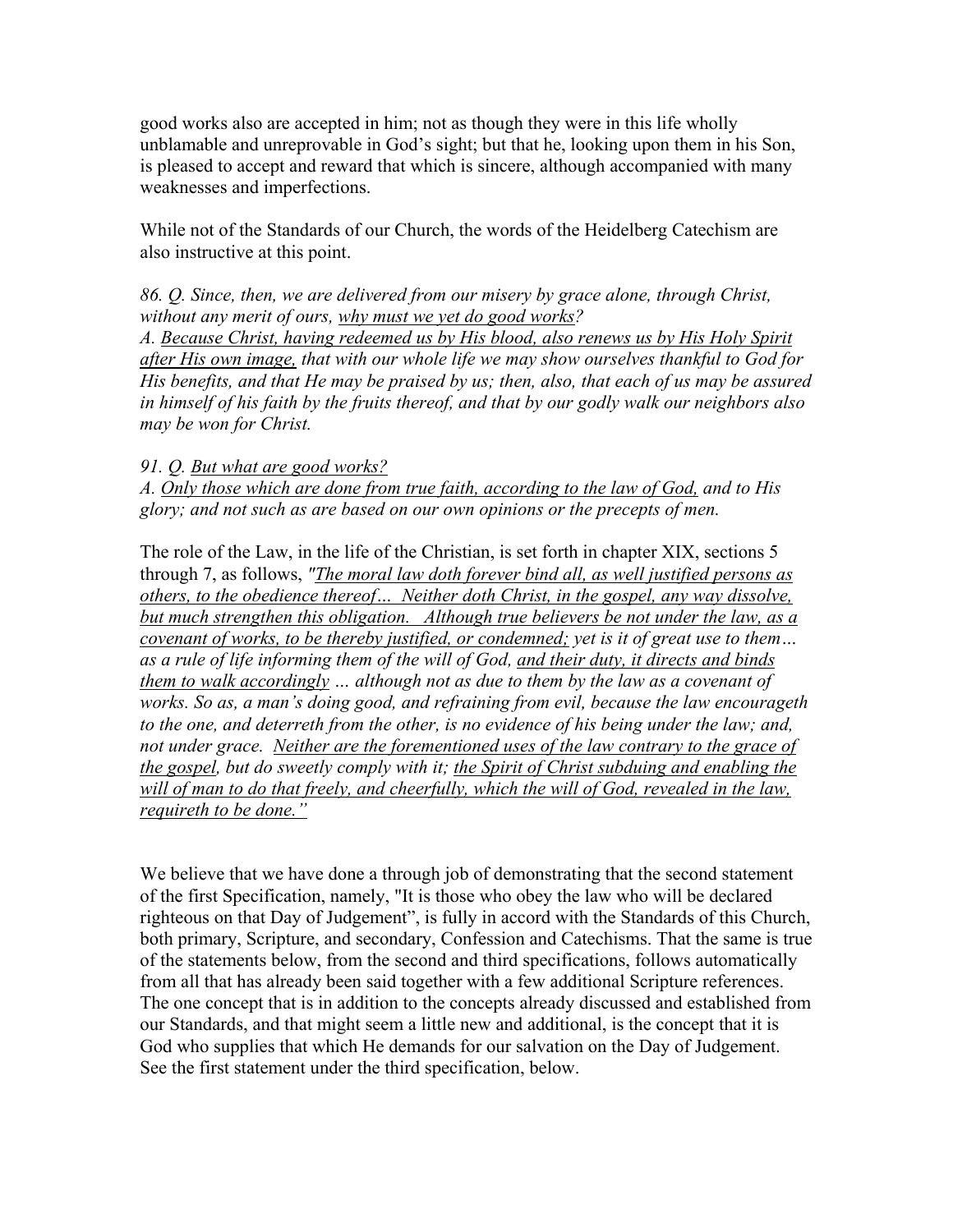Second Specification (source - Kinnaird's sermon, "Though the Waters Roar..")

**"Thus we rightly conclude that those inside the city are those who have kept the law of God and those only. So we have a pretty simple answer to our last two questions. Inside the city are those who do righteousness and outside are those who do evil."** 

The most clear of my references for this, in addition to those stated both above and below, would be Revelation 21:1-4, 6-8, 10, 16, 27 and 22:10-15.

*I saw the Holy City, the new Jerusalem, coming down out of heaven from God, prepared as a bride beautifully dressed for her husband. And I heard a loud voice from the throne saying, 'Now the dwelling of God is with men, and he will live with them. They will be his people, and God himself will be with them and be their God. He will wipe every tear from their eyes. There will be no more death or mourning or crying or pain, for the old order of things has passed away.'... He said to me: 'It is done. I am the Alpha and the Omega, the Beginning and the End. To him who is thirsty I will give to drink without cost from the spring of the water of life. He who overcomes will inherit all this, and I will be his God and he will be my son. But the cowardly, the unbelieving, the vile, the murderers, the sexually immoral, those who practice magic arts, the idolaters and all liars--their place will be in the fiery lake of burning sulfur. This is the second death.'... And he carried me away in the Spirit to a mountain great and high, and showed me the Holy City, Jerusalem, coming down out of heaven from God.... Nothing impure will ever enter it, nor will anyone who does what is shameful or deceitful, but only those whose names are written in the Lamb's book of life... Then he told me, 'Do not seal up the words of the prophecy of this book, because the time is near. Let him who does wrong continue to do wrong; let him who is vile continue to be vile; let him who does right continue to do right; and let him who is holy continue to be holy. Behold, I am coming soon! My reward is with me, and I will give to everyone according to what he has done. I am the Alpha and the Omega, the First and the Last, the Beginning and the End.' Blessed are those who wash their robes, that they may have the right to the tree of life and may go through the gates into the city. Outside are the dogs, those who practice magic arts, the sexually immoral, the murderers, the idolaters and everyone who loves and practices falsehood.* 

**"Romans 2:6-13 puts it this way, 'God will give to each person according to what he has done. To those who by persistence in doing good seek glory, honor and immortality, he will give eternal life. But for those who are self-seeking and who reject the truth and follow evil, there will be wrath and anger.' Now [by this] we know the decision, the judgement, as to who enters the city and who stays outside (for eternity), will be made, on that Great Day of Judgement, in accordance with what you have done in this life. In fact our scripture lesson says the same thing at verse 12, 'Behold, I am coming soon! My reward is with me, and I will give to everyone according to what he has done.'"** 

We have already, under the most immediately above statement, as well as many passages cited earlier in this document, reproduced the scriptural proofs which apply here. We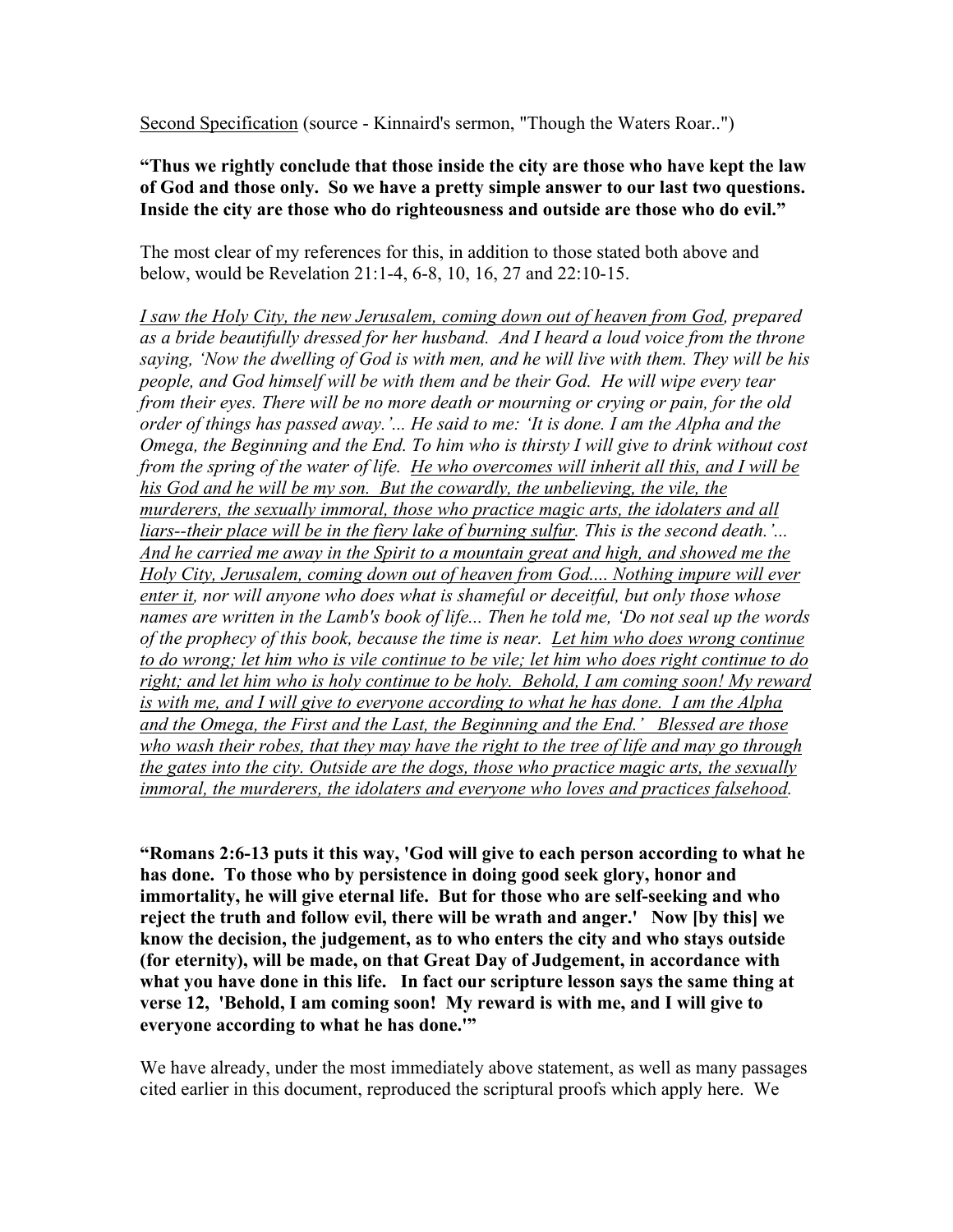ought to also reproduce Romans 2:1-16 and Rev. 22:12 just to once more emphasize the teaching of Scripture for which, having believed and taught it, I am now on trial.

*"You, therefore, have no excuse, you who pass judgment on someone else, for at whatever point you judge the other, you are condemning yourself, because you who pass judgment do the same things. Now we know that God's judgment against those who do such things is based on truth. So when you, a mere man, pass judgment on them and yet do the same things, do you think you will escape God's judgment? Or do you show contempt for the riches of his kindness, tolerance and patience, not realizing that God's kindness leads you toward repentance? But because of your stubbornness and your unrepentant heart, you are storing up wrath against yourself for the day of God's wrath, when his righteous judgment will be revealed. God 'will give to each person according to what he has done.' To those who by persistence in doing good seek glory, honor and immortality, he will give eternal life. But for those who are self-seeking and who reject the truth and follow evil, there will be wrath and anger. There will be trouble and distress for every human being who does evil: first for the Jew, then for the Gentile; but glory, honor and peace for everyone who does good: first for the Jew, then for the Gentile. For God does not show favoritism. All who sin apart from the law will also perish apart from the law, and all who sin under the law will be judged by the law. For it is not those who hear the law who are righteous in God's sight, but it is those who obey the law who will be declared righteous. (Indeed, when Gentiles, who do not have the law, do by nature things required by the law, they are a law for themselves, even though they do not have the law, since they show that the requirements of the law are written on their hearts, their consciences also bearing witness, and their thoughts now accusing, now even defending them.) This will take place on the day when God will judge men's secrets through Jesus Christ, as my gospel declares. "* 

*"Behold, I am coming soon! My reward is with me, and I will give to everyone according to what he has done. "* 

#### Third Specification (source - Kinnaird's presbyterian-opc posting of 1/6/02 @ 3:01 PM)

**"These good works are a required condition if we would stand in the Day of Judgement and they are supplied by God to all His people. Every description of the Judgement events speak of these good works. Without them, no one will see God. Our God is not unjust. His judgements are always righteous and in accordance with the facts of the case. On the past two Lord's Days I shared over 25 texts and passages of Scripture with my Sunday School class on just these two concepts. They were about evenly divided between the concept that our God's judgements are always righteous and in accord with the facts of the case and the concept that the final judgement will be in accord with what we have done in this life."** 

My references for this would be all those cited above and many others that could be added, including the following: Gen. 18:25; Psa. 62:11-12, 85:7-13; Prov. 24:12; Eccl.